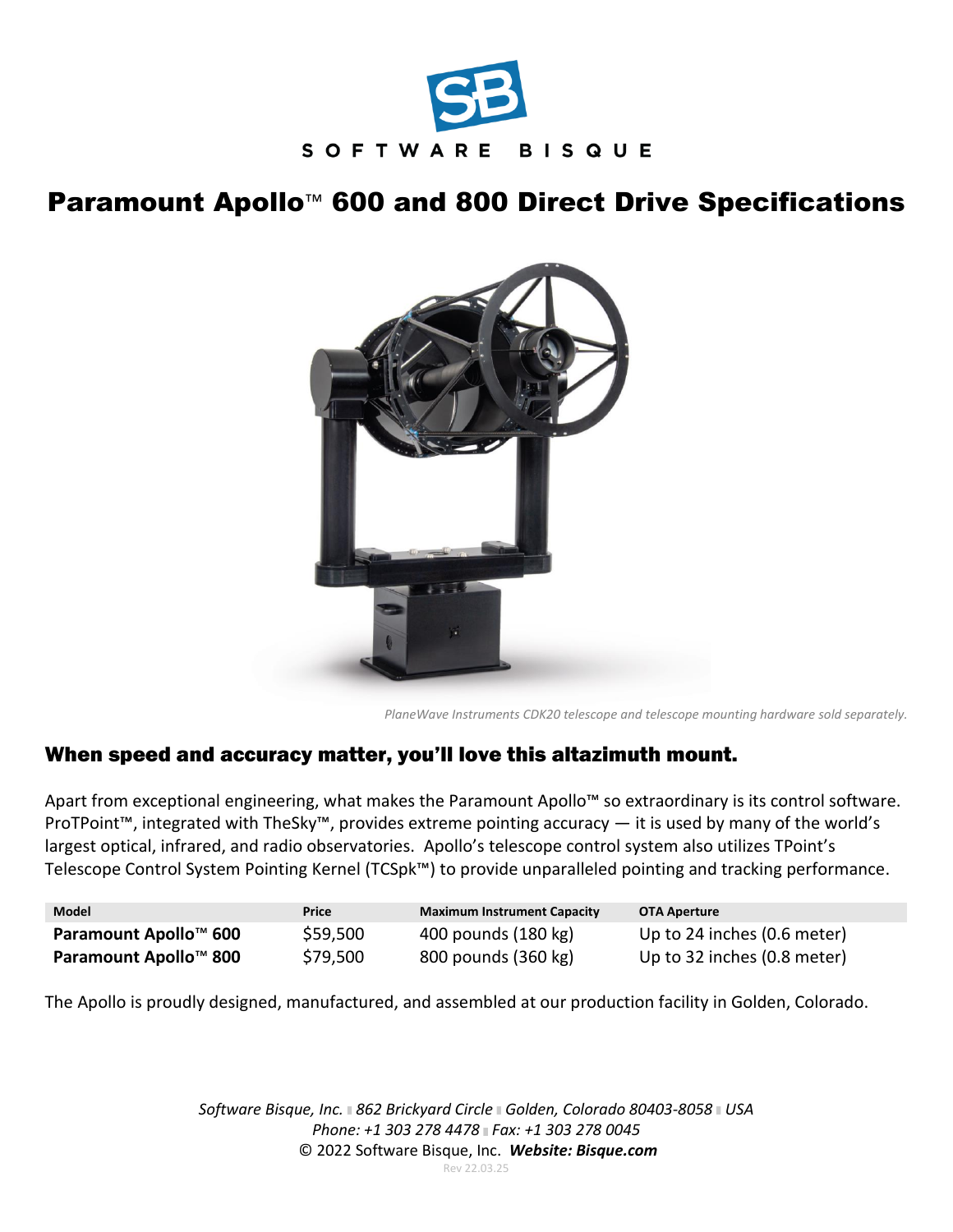## Software and Hardware Specifications

 $\blacksquare$ 

| Specification                              | <b>Description</b>                                                                                                                                                                                                                                                                            | Apollo 600                       | Apollo 800                       |
|--------------------------------------------|-----------------------------------------------------------------------------------------------------------------------------------------------------------------------------------------------------------------------------------------------------------------------------------------------|----------------------------------|----------------------------------|
| <b>Astronomy Software</b>                  | TheSky <sup>™</sup> Space edition controls the telescope, imaging<br>devices, and dome or roll-off roof. Advanced satellite tracking<br>capabilities included.                                                                                                                                | ✓                                | ✓                                |
| <b>Cross Platform</b><br><b>Support</b>    | TheSky <sup>™</sup> Space edition is compatible with macOS, Windows,<br>and Linux (ARM32, ARM64, and x86_64) operating systems.<br>All platforms are included.                                                                                                                                | ✓                                | ✓                                |
| <b>Direct Software</b><br><b>Control</b>   | The Apollo can be directly controlled through its Ethernet<br>connection (TCP/IP) by scripting TheSky <sup>™</sup> Space edition, or<br>using third-party tools based on Microsoft .NET®, C/C++ source<br>code, Microsoft COM®, or MathWorks MATLAB®. Contact<br>Software Bisque for details. | ✓                                | ✓                                |
| <b>Maximum Slew</b><br><b>Speeds</b>       | Generally, 30 degrees per second is a reasonable maximum<br>limit with typical telescope loads. Configurable slew speeds up<br>to 60 degrees per second where applicable.                                                                                                                     | ✓                                | ✓                                |
| <b>Motor Controller</b>                    | A three-axis industrial direct drive motor controller (10-20A,<br>20 kHz control algorithm rate) and 120-220V AC 15A power<br>supply unit is integrated within the mount base.                                                                                                                | ✓                                | ✓                                |
| <b>Connection</b>                          | An Ethernet port is located on the mount base. TCP/IP<br>protocol is used for communications with an external<br>computer.                                                                                                                                                                    | ✓                                | ✓                                |
| <b>On-Axis Absolute</b><br><b>Encoders</b> | 5.9 in. (15 cm), 26-bit on-axis absolute encoders on the<br>azimuth, altitude, and rotator axes.                                                                                                                                                                                              | ✓                                | ✓                                |
| <b>Components</b>                          | 320 lb. (145 kg) total mount weight can be disassembled into<br>four components:<br>Base: 115 lb. (52 kg)<br>Fork center: 50 lb. (14 kg)<br>Drive tine: 88 lb. (40 kg)<br>Support tine: 62 lb. (28 kg)                                                                                        | ✓                                | $\checkmark$                     |
| <b>Drive Tine</b>                          | Primary bearing:<br>Secondary bearing:                                                                                                                                                                                                                                                        | 8 in. (20 cm)<br>5 in. (12.5 cm) | 8 in. (20 cm)<br>5 in. (12.5 cm) |
| <b>Motor Torque</b><br><b>Constant</b>     |                                                                                                                                                                                                                                                                                               | 8.7 Nm/Arms                      | 13.1 Nm/Arms                     |
| <b>Support Tine</b>                        | 3.9-in. (12.5 cm) self-aligning bearing, multi-axis OTA stress<br>relief mechanism.                                                                                                                                                                                                           | $\checkmark$                     |                                  |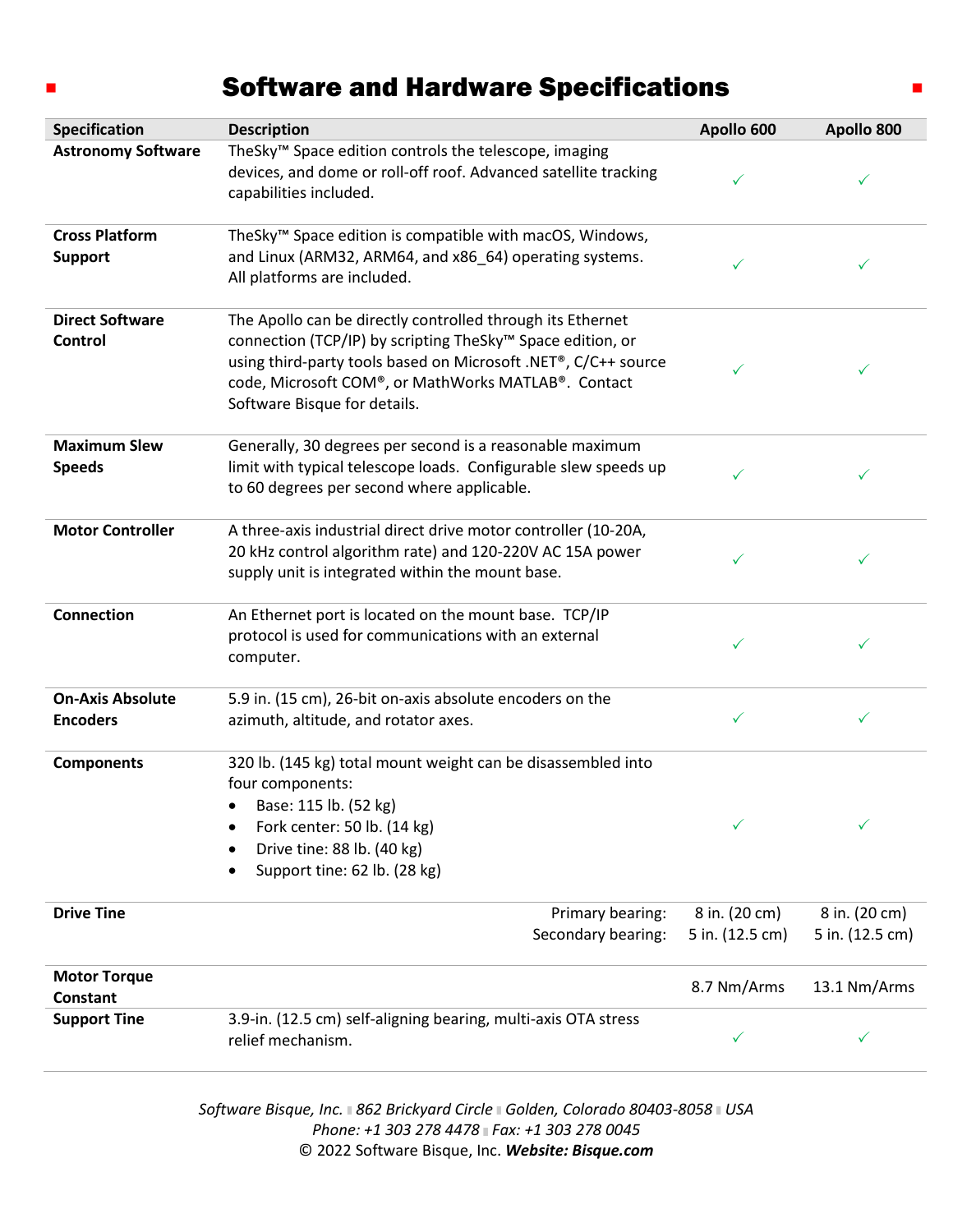| Specification                                    | <b>Description</b>                                                                                                                                                                                | Apollo 600                               | Apollo 800                          |
|--------------------------------------------------|---------------------------------------------------------------------------------------------------------------------------------------------------------------------------------------------------|------------------------------------------|-------------------------------------|
| <b>Azimuth Axis</b>                              | Primary bearing size:                                                                                                                                                                             | 8 in. (20 cm)                            | 10 in. (25.4 cm)                    |
|                                                  | Secondary bearing size:                                                                                                                                                                           | 5 in. (12.5 cm)                          | 6 in. (15 cm)                       |
| <b>Azimuth Axis Travel</b>                       | 540° with spring-loaded "soft" stops at the limits of travel.                                                                                                                                     | ✓                                        | ✓                                   |
| <b>Altitude Axis Travel</b>                      | $0-90^\circ$ with spring dampened "soft" physical stops at end of<br>travel.                                                                                                                      | ✓                                        | ✓                                   |
| <b>Internal Brake</b>                            | In the event of power loss, an integrated brake in the altitude<br>axis stops rotation. The azimuth axis does not employ a brake<br>but has spring-dampened hard limits to gently slow rotation.  | ✓                                        | ✓                                   |
| <b>Slew Speed Range</b>                          | Double-precision speed specification, driven by TheSky<br>Space™ edition and TPoint's TCSpk™ pointing kernel.                                                                                     | ✓                                        | ✓                                   |
| Cabling                                          | Cables required for mount operation and the controller are<br>enclosed within the Apollo <sup>™</sup> housing. A large access conduit<br>through each fork accommodates custom instrument cables. | ✓                                        | ✓                                   |
| <b>Cable Covers</b>                              | Removable cable covers provide easy access to internal<br>cabling.                                                                                                                                | ✓                                        | ✓                                   |
| <b>Locking Pins</b>                              | Altitude and azimuth axes can be locked in place to prevent<br>rotation while mounting the telescope and other<br>instrumentation.                                                                | ✓                                        | $\checkmark$                        |
| <b>Assembly</b>                                  | The four individual mount components can be fully assembled<br>by a two-person team in an about hour.                                                                                             | ✓                                        | ✓                                   |
| <b>Motor Torque</b>                              | The continuous torque (not <i>maximum torque</i> ) that is supplied<br>to the altitude and azimuth axes.                                                                                          | 65 Nm                                    | 103 Nm                              |
| <b>Fork Width</b>                                | The distance between the inside of both tines.                                                                                                                                                    | 24 in.<br>$(60 \text{ cm})$ <sup>*</sup> | 24-28 in.<br>$(60-75 \text{ cm})$ * |
| <b>Fork Width</b><br><b>Adjustments</b>          | A high compression clamping mechanism on both tines and<br>the fork base allows the fork's width to be adjusted to match<br>the width of the telescope or instrumentation.                        | $\checkmark$                             | ✓                                   |
| <b>Fork Arm Length</b>                           | Distance from fork base to center of telescope mounting.                                                                                                                                          | 28 in.<br>(70 cm)*                       | 28-34 in.<br>(75-86 cm)*            |
| <b>Instrument Rotator</b><br>(optional)          | The instrument rotator is the third axis on the direct-drive<br>motor controller and plugs into the motor drive tine. The<br>TCSpk corrects field rotation.                                       | ✓                                        | ✓                                   |
| Telescope/OTA<br><b>Attachment</b><br>(optional) | The optional Scope Rail System permits "drop-in" telescope<br>mounting. See Optional Accessories below.                                                                                           | ✓                                        | ✓                                   |